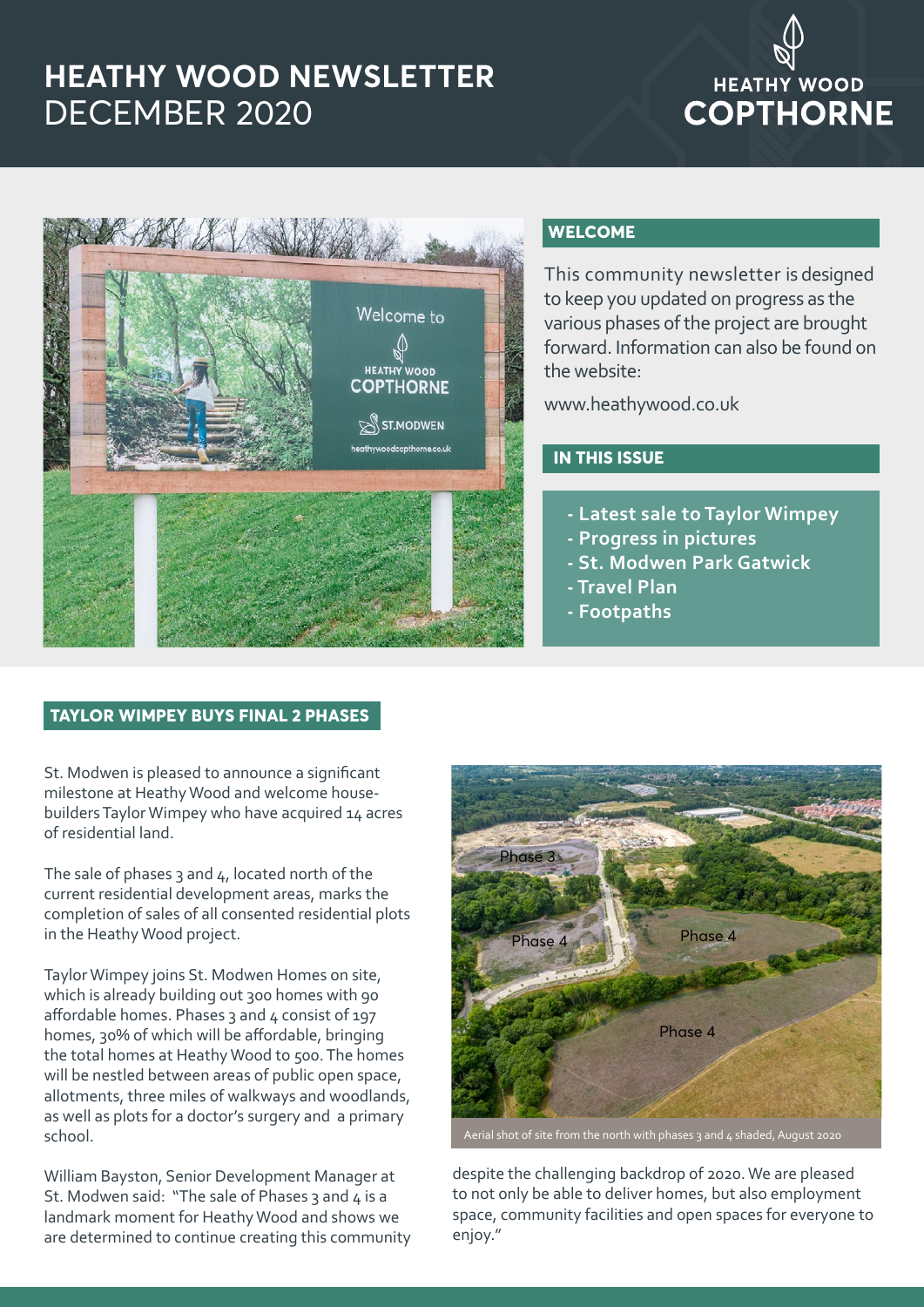

## **2020 PROGRESS IN PICTURES**

St. Modwen Strategic Land & Regeneration, St. Modwen Homes and all of the Heathy Wood suppliers and contractors have been working hard to keep progress on Heathy Wood to schedule amidst the backdrop of Covid-19.

It's amazing to see the progress that everyone has come together to achieve this year. Eleven homes are now occupied in phases 1 and 2, and the community will continue to grow as sales continue with more completions planned for Spring 2021.

Take a look at the pictures to see how the development has blossomed over the last few months.



NATTA laying foundations in phase 2







Completed St. Modwen Homes in phase 1 Landscaped gardens in phase 1

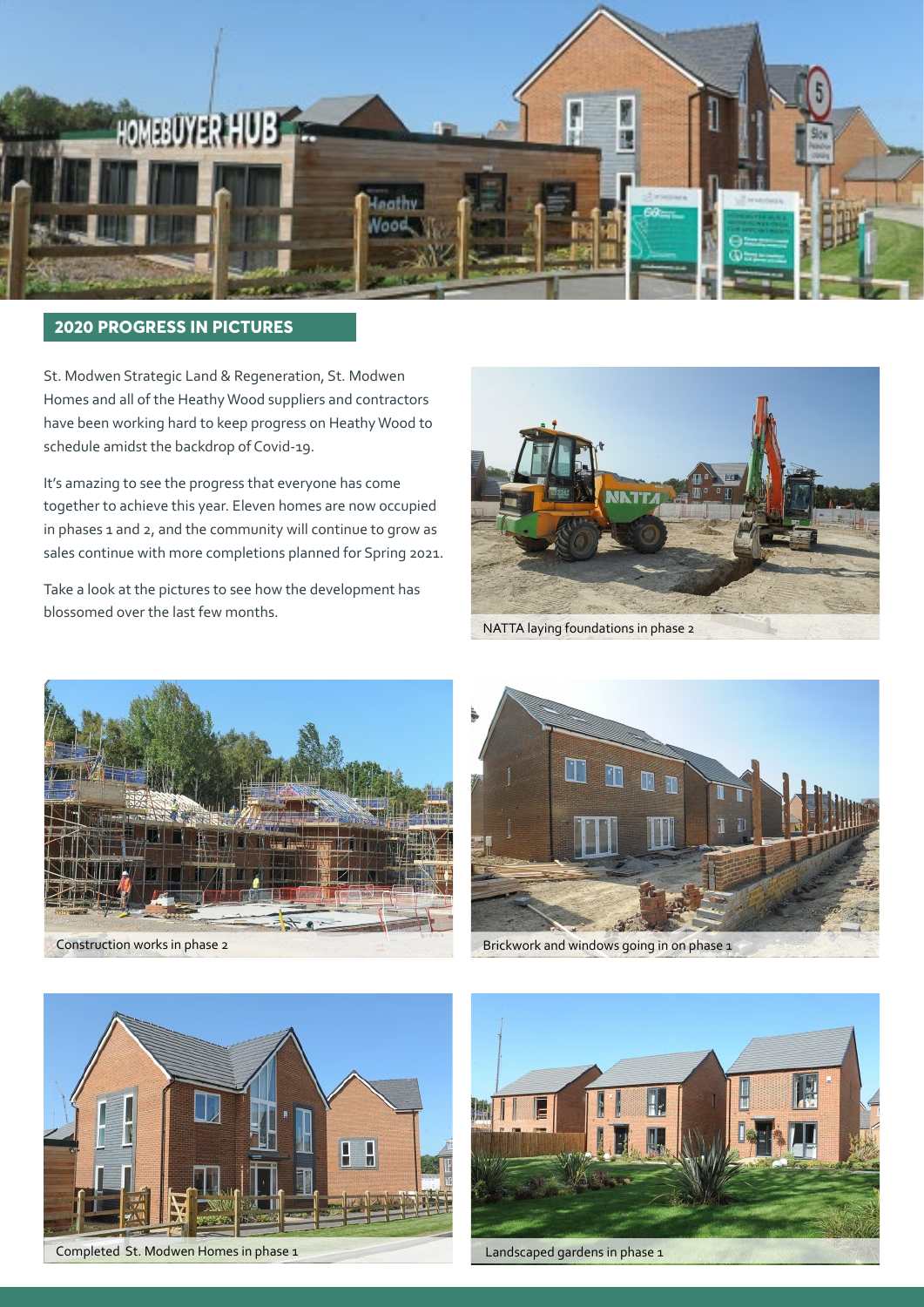

#### **ST. MODWEN PARK GATWICK**

St. Modwen's Industrial & Logistics team has delivered a 100,000 sq ft build-to-suit facility as part of the first phase of development at St. Modwen Park Gatwick, which lies just to the west of the residential community of Heathy Wood, shielded by ancient woodland.

The facility, which was pre-let on a 15-year lease to Gatwick Airport Limited in September 2019, attracted the occupier with its location one junction south from the neighbouring airport along the M23.

The cross-docked unit was specifically designed to meet occupier needs and features 20,000 sq ft of office space.

St. Modwen will now begin work on a further phase of speculative development at the site after securing detailed planning consent from Mid Sussex District Council in April 2020 to build a 64,752 sq ft unit.

This second phase of the industrial and logistics project will cater to market demand for more flexible warehouse racking space and will offer the potential addition of a mezzanine floor.

The scheme is expected to help meet employment demand for the industrial and logistics sector across the region.



Cycle and footpaths sign at the entrance of the site



Inside the warehouse at St. Modwen Park Gatwick